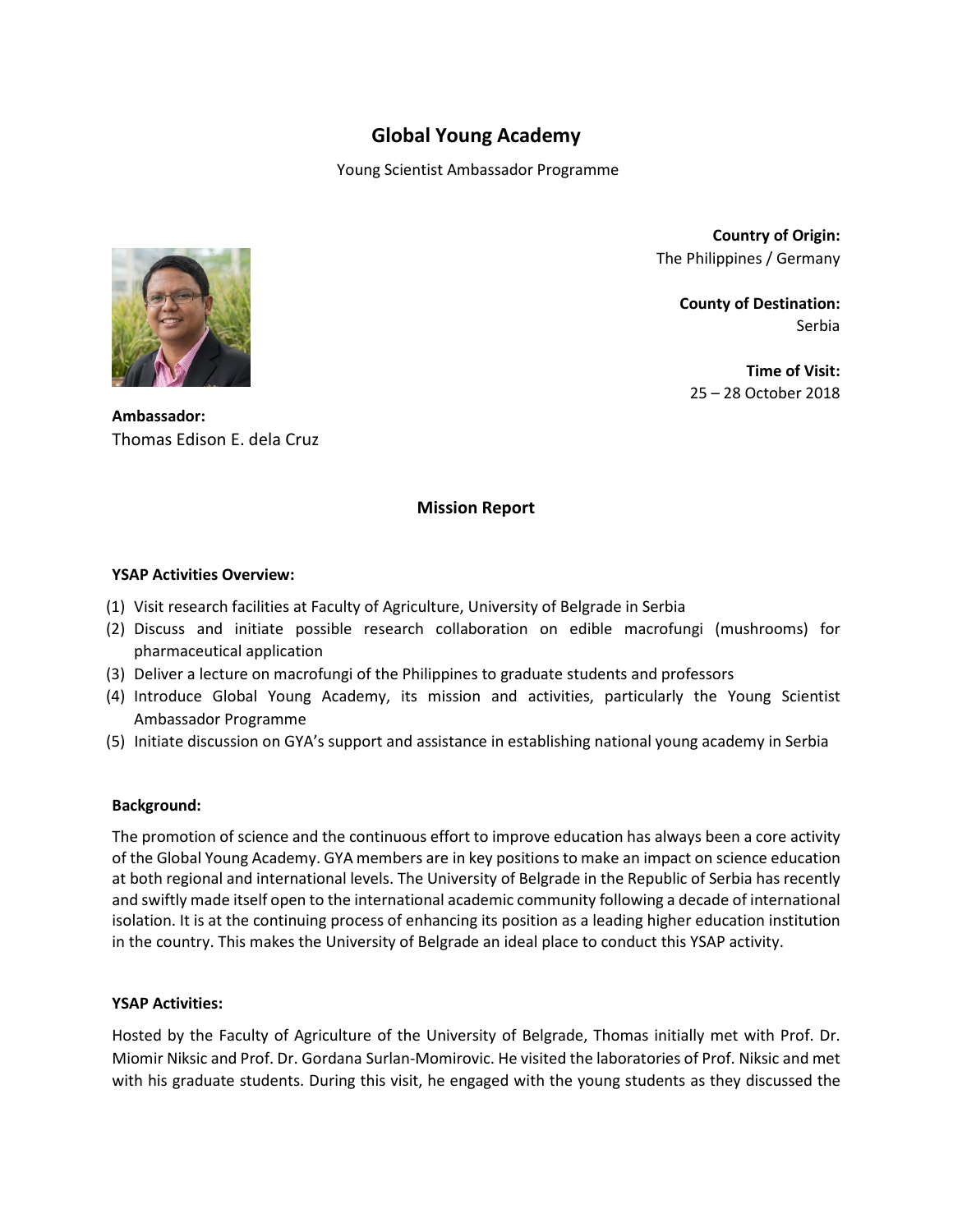research projects they are doing. Thomas also had an opportunity to meet with other professors and staffs of the faculty.



Thomas with Prof. Dr. Gordana Surlan-Momirovic.

Thomas also delivered a lecture on the Macrofungi of the Philippines to faculty members and at least 20 graduate students. He particularly discussed his researches on the mushrooms utilized by the indigenous peoples (IP) in the Philippines, the IP's beliefs associated with collecting these mushrooms, and how the research findings were used for the mass production of these macrofungi for food and pharmaceutical uses. The lecture also introduced the Philippines – the country and its culture - to Serbian students. This was a great opportunity for science to bridge two distinct cultures from two different countries.



During this YSAP activity, Thomas also introduce GYA, its mission and its activities. An open discussion facilitated exchange of ideas and resulted in great interest by the senior professors and the students to establish a young academy for young scientists of Serbia. GYA can play a big role in assisting the next generation of young scientists in Serbia to organize themselves and start this network.